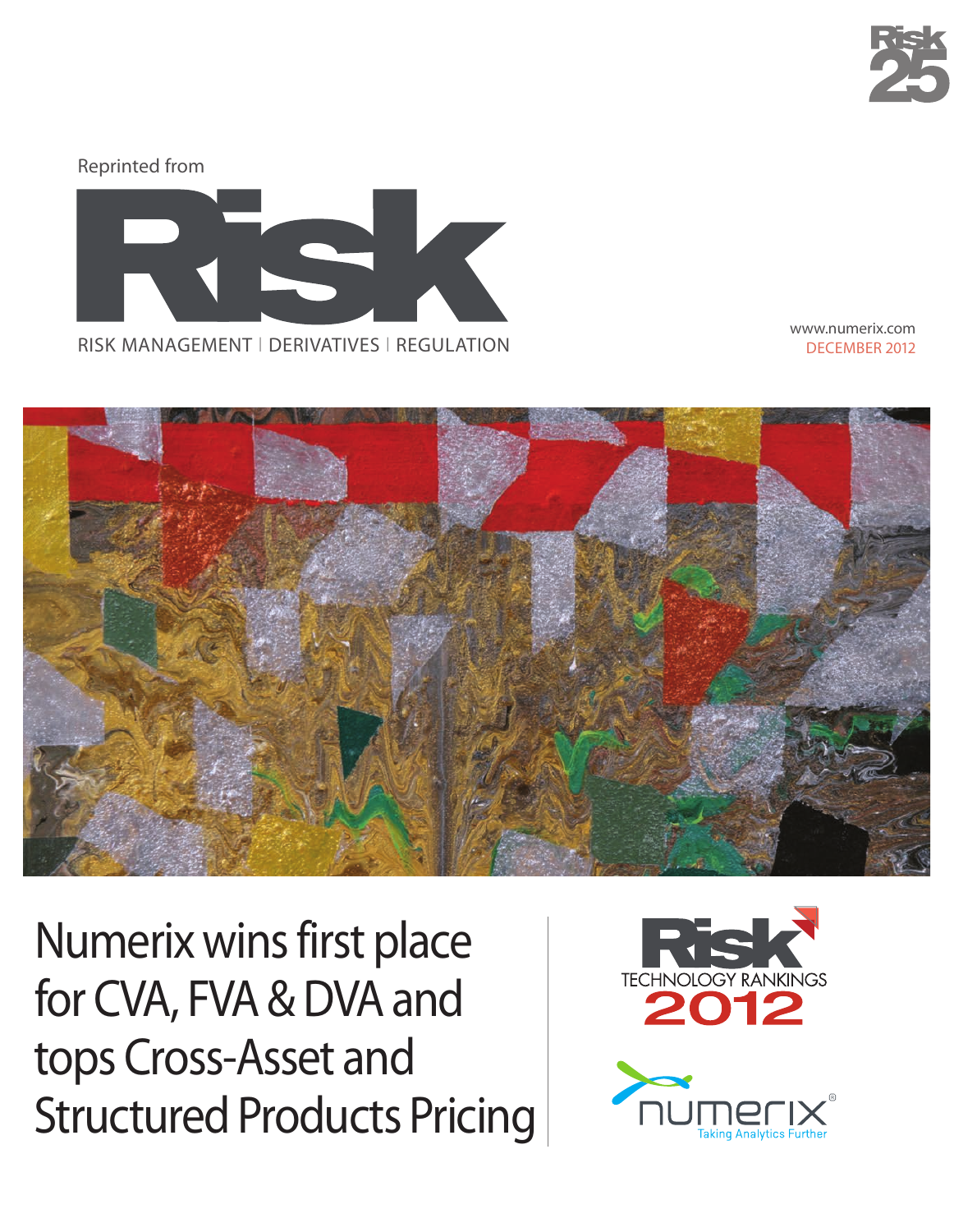

*Technology firms are trying to help their clients adapt to a world in which new regulations and low trading volumes are putting bank business models under huge pressure. How well are they doing? Clive Davidson shares the results of this year's technology rankings*

# Breaking the banks?

Trading and risk management is essentially about<br>Trading anticipating the future – making the right calls in terms of where the market is going, and being prepared in case it veers off course. But banks and other financial institutions are currently focusing on the here-and-now of compliance, pinned back by a welter of new regulation.

These competing concerns came across loud and clear in *Risk*'s technology rankings for 2012, with vendors striving to help their clients achieve the short-term goal of regulatory compliance while meeting the longer-term aim of overhauling trading businesses and integrating fragmented risk management processes.

"Banks continue to battle with the huge burden of regulatory change as aspects of Dodd-Frank and the European Market Infrastructure Regulation are finalised. New swap definitions and swap execution facilities, the introduction of central clearing for over-the-counter derivatives – leading to greater demand for collateral and margin management – along with the move to overnight indexed swap (OIS) pricing and the introduction of legal entity identifiers, are all challenging existing trading systems infrastructures," says Boris Lipiainen, global head of product management at Misys.

Faced with these challenges, nearly 60% of respondents to *Risk*'s rankings say they are planning to increase their technology spend in 2013, with more than half planning to increase their spending by at least 10%. Regulatory compliance and the need to upgrade



"Banks are looking to reduce costs while gaining a broader and deeper view of their positions and risk" Boris Lipiainen, Misys

systems are the main drivers of planned investment (see pages 66–67). Technology vendors are positioning to meet this need by introducing a range of new products and functionality – see *Risk*'s survey of the latest software offerings on pages 50–57.

Misys takes this year's top spot in *Risk*'s technology vendor rankings, profiting from the aggregation of votes that has come with its acquisition earlier this year of Turaz – the trading and risk technology business that belonged to Thomson Reuters – to overcome arch-rival Murex, which has dominated the rankings for most of the past decade. Misys topped the equities, foreign exchange, inflation and rates trading systems categories, as well as equities pricing and the category for compliance and reporting. It's a demanding environment, says Lipiainen, in which clients are trying to spend less and do more.

"Banks are looking to reduce costs while gaining a broader and deeper view of their positions and risk. They want to integrate their systems, but in a way that helps them improve what they have today and achieve an improved business approach and agility to react quickly based on faster and more accurate information across business and functional silos," says Lipiainen.

To help banks meet these challenges, Misys has formed an innovation team to develop new components and squeeze functionality out of existing resources. One outcome has been the evolution of Misys Global Risk (MGR) into a framework that links an institution's established technology infrastructure with MGR's risk, regulatory and governance modules to allow intra-day analysis and reporting. One of the early adopters of this approach is Emirates NBD Bank, which integrated the MGR modules for market risk and credit limits management with its existing Misys Kondor+ trading system during its regular systems upgrade cycle.

Misys is also trying to integrate its acquired and in-house suite of trading and risk products, as it has done at Shanghai Pudong Development Bank, which recently went live with Summit FT for risk management and Basel II compliance, consolidating trading and position data from the bank's existing Kondor+ front-office system, and deploying a value-at-risk module to display hierarchical VAR results. Summit FT is a legacy Misys system, while Kondor+ comes from Turaz and the VAR module was developed by Sophis, a business Misys acquired in 2010.

Paris-based Murex was a single percentage point behind Misys in its share of the overall vote, topping the credit and forex pricing segments, as well as the cross-asset trading system, credit and liquidity risk management, system implementation and limit-checking categories.

Maroun Edde, group chief executive of Murex, cites the flexibility of the company's MX.3 platform as a key to its success, enabling it to meet the requirements of a variety of organisations – from global and regional banks or hedge funds, to asset managers, insurance companies, and corporate treasuries. Murex also has a growing client base in emerging markets – Bank of China, for example, recently selected MX.3 to handle its capital market activities. Meanwhile, OTC clearing is quickly becoming an important business area for the firm – following last year's successful implementation of MX.3 at LCH.Clearnet to support its SwapClear service, NYSE Euronext has selected the system as the backbone of the new OTC risk and collateral management services it is building.

Overall, regulatory and market changes have led many banks to focus on simpler products with lower margins, says Edde – making up for the decreased profitability on a per-trade basis by boosting trading volumes. In turn, that requires new business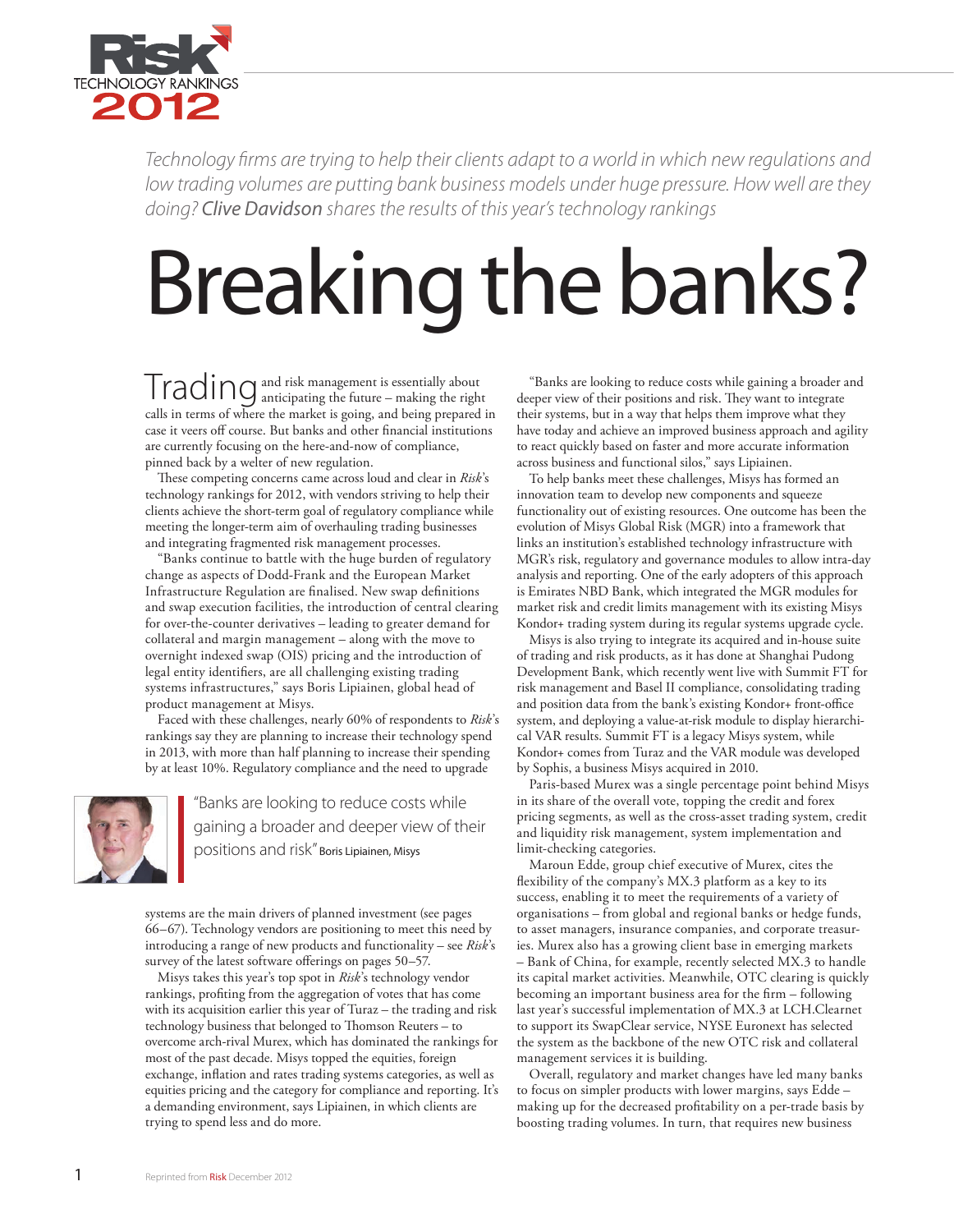

models. One response is for institutions to develop client business through electronic distribution of products. Murex recently helped a major South-east Asian bank to use its MX.3-based capital markets platform to distribute financial products through 300 local agents – including quote requests, client customisation and trade execution – all of which is integrated with the platform's downstream trading and straight-through processing capabilities. Large corporate clients are also able to deal on the platform through an internet link, says Edde.

The biggest mover in this year's rankings is California-based Calypso Technology – up from seventh last year to third overall in 2012. The company topped the credit and structured products trading system categories, as well as the systems support, collateral management and optimisation, and central counterparty clearing categories. The attention Calypso has paid to back-office functions – for a long time the unglamorous and somewhat neglected end of the trading systems business – has paid off with the move to mandatory OTC derivatives clearing and the now-crucial role of collateralisation. A number of central clearers, including the Singapore Exchange and Tokyo Stock Exchange, are using Calypso to support their clearing services, and the company has drawn on this experience to develop OTC derivatives clearing functionality for banks and other market participants.

"The swaps market is undergoing a revolutionary change," says Charles Marston, chief executive of Calypso Technology. "As the rules for OTC clearing crystallise, we are observing more enquiries for associated clearing functions, such as OTC valuation, margin

calculation and optimisation, collateral management and optimisation, and interfaces to the various arms of the new OTC ecosystem."

With various firms racing to offer services in this new market, speed of implementation is a key requirement, says Marston. To this end, Calypso has invested heavily in enabling recent customers to go live with new businesses or system upgrades in less than four months, he says. A case in point is Connecticut-based Pierpont Derivatives, which bought the Calypso system to support the launch of a new OTC swap trading business. The firm's trading desk is using the platform for trade pricing and a competitive business strategy.

"The reality is most firms have been tracking the roll-out of these regulatory initiatives for some time, and any institution with an eye to global growth and competitive differentiation will be actively looking at ways to structure their businesses to best take advantage of the new rules. For many of our customers, the necessity of regulatory compliance has given the risk function a louder voice and a larger budget – at least in comparative terms – with which to plan a future where the language of risk becomes the language of the institution," he says.

As part of this, some larger banks are offloading elements of the technology



"As capital becomes more expensive, our clients are looking to their risk technology to help optimise everything" Michael Zerbs, IBM Risk Analytics

capture, profit-and-loss consolidation and risk management for interest rate swaps, futures and Treasury bonds. The system has also enabled Pierpont to clear interest rate swaps through its clearing broker or futures commission merchant at CME Group and SwapClear.

Pennsylvania-based SunGard took fourth place overall, topping the asset and liability management category and performing well across the risk management categories. Peter Banham, head of strategy for SunGard's capital markets business, echoes the argument that banks need to marry short- and long-term objectives by interpreting and translating the core principles of Basel III, Dodd-Frank and other regulatory initiatives into function to vendor firms, allowing them to focus on their core business. "We are engaged with multiple customers, helping them outsource operational overheads to SunGard. We take over the day-to-day management of their total infrastructure, allowing them to reduce and refocus their internal technology resources on servicing their own clients and competing as a financial institution, not a part-time technology development company," says Banham. Nordic bank Nordea is among the first to take this step, hiring SunGard to implement and run its Apex securities finance system, Adaptiv Analytics risk analytics and Front Arena for fixed-income order routing and management.

Elsewhere, IBM Risk Analytics topped

### How the poll was conducted

*Risk* polled thousands of banks, hedge funds, pension funds, insurance companies and corporate treasurers for this year's technology rankings, and received 1,012 valid responses.

Respondents were asked to vote for the technology vendors that provide the best product offering across a number of categories, including enterprise risk management, risk capital calculation, front- to back-office trading systems, and pricing and analytics.

Participants were asked to base their votes on functionality, usability, performance, return on investment and reliability. Nominated technology companies were awarded three points for a first-choice vote, two for a second-choice vote and one point for a third-choice vote.

Only technology end-users were allowed to vote. *Risk* conducted a compre-

hensive due diligence process and disqualified any votes that were felt to be unfair. These include people voting for their own firm, or relatives of someone who works in that company voting for the firm, multiple votes from the same person, multiple votes from the same IP address, proxy votes on behalf of customers, votes by people who choose the same firm indiscriminately throughout the poll, votes by people clearly not involved in the business areas covered by the poll, and block votes from groups of people on the same desk at the same institution voting for the same firm. The editor's decision is final in determining the validity of votes.

Last year, *Risk* changed the way it calculates its top 20 winners, basing it on share of the overall vote rather than the number of first, second and third places as in previous years. The new methodology was retained for the 2012 rankings.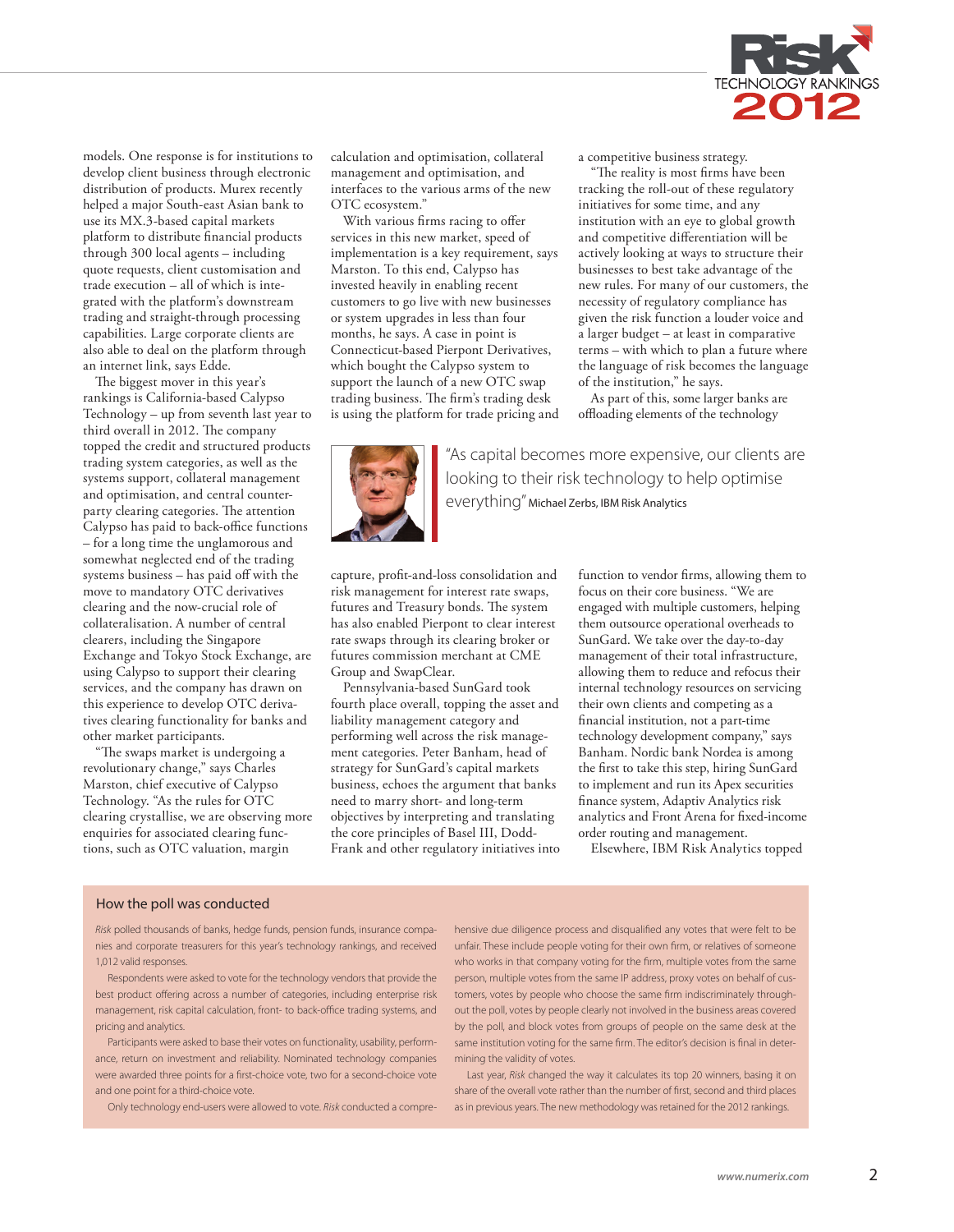

categories for enterprise market risk management, Basel III compliance and risk dashboards, as well as both operational risk management categories and the enterprise risk category overall. The company combines the Algorithmics financial risk analytics business, which it acquired in 2011, with its OpenPages governance, risk and compliance software, Cognos business intelligence software and data models and data management technology.

Michael Zerbs, vice-president at IBM Risk Analytics, says a major impact of the new regulations is not only a demand for compliance functionality, but for more effective risk analytics across the board. "As capital becomes more expensive, our clients are looking to their risk technology to help optimise everything. Capital management is about the effective integration of the front and middle office to better manage scarce resources. Whether it is credit valuation adjustment (CVA), debit valuation adjustment (DVA), funding valu-

"We are engaged with multiple customers, helping them outsource operational overheads to SunGard" Peter Banham, SunGard

ation adjustment (FVA) or collateral management, risk technology can help institutions manage capital more efficiently by calculating with accuracy and speed how much and what type of capital should be used and where," says Zerbs.

New York-based Numerix, which topped the structured product and cross-asset pricing analytics categories – and finished seventh overall – has always prided itself on keeping ahead of the curve of industry analytics, being among the first to support overnight indexed swap discounting, and pricing for CVA, DVA and FVA, another category where it finished top. With the reliability of models still widely questioned as a result of the crisis – an issue that came to the fore again in the aftermath of the credit trading losses suffered by JP Morgan earlier this year, in which a faulty VAR model was implicated – the company recently introduced automated testing to understand how models behave and their limitations under extreme market scenarios. The service also aims to ensure proper implementation. Banque Interna-

tionale à Luxembourg and Belgium-based Belfius Bank are among the institutions now using Numerix for model validation.

"We see an opportunity for creating modelling standardisation," says Steven O'Hanlon, president and chief operating officer of Numerix. "As models and methods can vary across front-office desks, deriving consistent and correct valuations across an enterprise remains a challenge, especially for model risk management and product control functions."

To address this challenge, Numerix introduced the CrossAsset Integration Layer in September, a centralised framework of pre-defined templates of validated models, curves and financial instrument definitions where new financial instrument types, trade definitions and models can be rapidly integrated and re-used across various technology platforms, improving model risk management and product control functions, says O'Hanlon.

Meanwhile, California-based Moody's Analytics won the economic and regulatory capital calculation categories and was placed eighth overall. "As a result of regulation, capital has become a big issue with our customers," says Jodi Alperstein, managing director of Moody's Analytics enterprise risk solutions group. In response, the company has focused on evolving its software to help customers optimise capital and deploy it more efficiently. Another key area of attention has been the tighter integration of its various credit and other risk management applications "to provide a more holistic view of risk", says Alperstein. Last December, the company acquired insurance risk management analytics specialist Barrie & Hibbert, and is incorporating its economic scenario generator and proxy liability modelling tools, in particular, to strengthen its package for Solvency II compliance.

New York-based Savvysoft topped the inflation and rates pricing analytics categories, and took tenth place overall, continuing to punch above its weight as a boutique developer among major software houses. A clue to its success lies in its third position in the rankings' new innovative specialist category – Savvysoft has consistently been at the leading edge in responding to new analytical challenges in the industry. For instance, its OTC Backtesting&Risk system, launched in November and available via Bloomberg's App Portal, enables users to create a time series of historical prices for any type of OTC derivative, exchange-traded option,

bond, stock or future by simply specifying the instrument characteristics, start- and end-date and frequency. The software calculates a time series of mark-to-model prices displayed as a graph over time or distribution of returns. It also uses historical simulation to calculate CVA.

"The system can save risk managers, derivatives structurers and derivatives investors hours that would be spent generating mark-to-model historical prices to calculating not only VAR and CVA, but also performing the what-if analysis that is so critical in zeroing in on optimal structures for OTC instruments," claims Rich Tanenbaum, president of Savvysoft.

Second in the innovative specialist category is London-based OpenGamma, which has been building a trading and risk system on open technology standards, and which *Risk* highlighted as a vendor to watch in its 25th anniversary issue (*Risk25* July 2012, page 44, *www.risk.net/2193229*). But the category was won by British Columbia-based Fincad. The company has been providing derivatives analytics since 1990, and its F3 generic pricing tool – introduced in 2009 – has proved particularly inventive. F3 enables users to generically represent, without programming, almost any financial structure or payout, including its related market data, financial model and the numerical methods used for valuation. This makes it relatively quick and easy to develop new products including complex structures, and F3 has proved popular among product structurers and those who have to value diverse portfolios that include exotic products. F3 also provides the ability to calculate the first-order risk of portfolios without the time-consuming requirement of bumping – in which yield curves are moved up and down – to see how market moves affect them.

The trends – and pressures – highlighted in these rankings are unlikely to evaporate soon. Regulations such as Dodd-Frank and Basel III are only beginning to bed down, with their full impact on market operations and business models and practices still unclear. Banks cannot wait to see how all this plays out – they must comply with these new regimes while remaining competitive and commercially successful – and technology is becoming increasingly vital for this, especially in derivatives trading and risk management. How well individual vendors respond to these needs will go a long way towards determining the results of next year's rankings. ■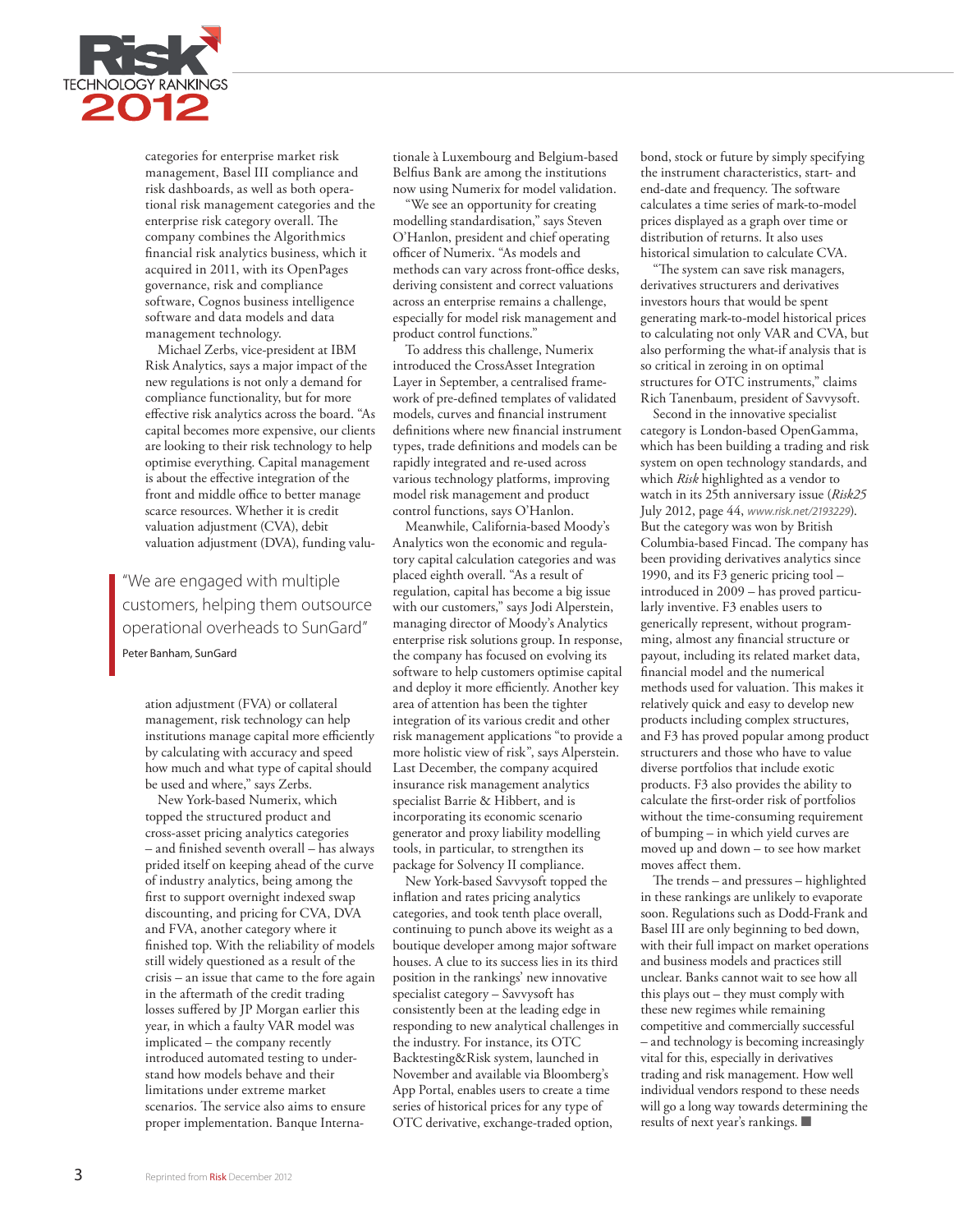## **overall**

# Overall

| -----          |                |                           |               |
|----------------|----------------|---------------------------|---------------|
| 2012           | 2011           | Vendor                    | $\frac{0}{0}$ |
| 1              | $\overline{2}$ | Misys                     | 11.2          |
| $\overline{2}$ | 1              | Murex                     | 10.2          |
| 3              | 7              | Calypso                   | 8.2           |
| $\overline{4}$ | 5              | SunGard                   | 7.9           |
| 5              | $\overline{4}$ | <b>IBM Risk Analytics</b> | 7.1           |
| 6              | 8              | Bloomberg                 | 6.4           |
| 7              | 6              | <b>Numerix</b>            | 6.1           |
| 8              | 9              | Moody's Analytics         | 5.5           |
| 9              | 10             | SAS                       | 4.6           |
| 10             | 11             | Savvysoft                 | 4.0           |
|                |                |                           |               |
|                |                |                           |               |

# Enterprise-wide risk management – market, credit, counterparty, liquidity, aggregation, Basel III

| 2012           | 2011           | Vendor                    | $\frac{0}{0}$ |
|----------------|----------------|---------------------------|---------------|
| 1              |                | <b>IBM Risk Analytics</b> | 10.7          |
| $\overline{2}$ | $\overline{4}$ | Misys                     | 10.5          |
| 3              | 3              | Murex                     | 10.4          |
| 4              | $\mathcal{P}$  | SunGard                   | 9.3           |
| 5              | 6              | Moody's Analytics         | 7.9           |
| 6              | 9              | Calypso                   | 7.2           |
| 7              | 8              | <b>Numerix</b>            | 6.7           |
| 8              | 10             | Bloomberg                 | 6.6           |
| 9              |                | Quantifi                  | 5.7           |
| 10             |                | Oracle                    | 5.0           |

# Pricing and analytics

| 2012           | 2011                   | Vendor           | $\%$ |
|----------------|------------------------|------------------|------|
| 1              | 1                      | Murex            | 14.6 |
| $\overline{2}$ | 2                      | <b>Numerix</b>   | 13.5 |
| 3              | 3                      | Savvysoft        | 10.4 |
| $\overline{4}$ | $\overline{4}$         | Misys            | 9.6  |
| 5              | 8                      | Bloomberg        | 7.8  |
| 6              | 6                      | Calypso          | 6.9  |
| 7              | 5                      | Fincad           | 6.0  |
| 8              |                        | Pricing Partners | 5.3  |
| 9              |                        | RiskVal          | 4.8  |
| 10             |                        | Quantifi         | 4.2  |
|                |                        |                  |      |
|                | <b>Trading systems</b> |                  |      |
| 2012           | 2011                   | Vendor           | $\%$ |
| 1              | 1                      | Misys            | 13.5 |
| $\overline{2}$ | $\overline{2}$         | Murex            | 11.6 |
| 3              | $\overline{4}$         | Calypso          | 10.2 |
| $\overline{4}$ | 6                      | Bloomberg        | 8.2  |
| 5              | 5                      | SunGard          | 7.8  |

 7 OpenLink 7.4 7 8 Wall Street Systems 6.8 8 9 SuperDerivatives 5.6 Linedata 5.4 GFI Fenics 4.5

# Enterprise-wide operational risk management

| 2012           | 2011 | Vendor                    | $\frac{0}{0}$ |
|----------------|------|---------------------------|---------------|
| 1              | na   | <b>IBM Risk Analytics</b> | 13.1          |
| $\overline{2}$ |      | Chase Cooper              | 11.6          |
| $\overline{3}$ |      | SAS                       | 10.4          |
| 4              |      | Misys                     | 10.3          |
| 5              |      | Oracle                    | 9.6           |
| 6              |      | SunGard                   | 9.4           |
| $\overline{7}$ |      | Methodware                | 7.6           |
| 8              |      | Wolters Kluwer            | 5.6           |
| 9              |      | SAP-Sybase                | 5.3           |
| 10             |      | Fernbach                  | 4.8           |
|                |      |                           |               |

| Commodities    |                |                |               | Equities       |                |                |               |
|----------------|----------------|----------------|---------------|----------------|----------------|----------------|---------------|
| 2012           | 2011           | Vendor         | $\frac{0}{0}$ | 2012           | 2011           | Vendor         | $\frac{0}{0}$ |
|                | $\overline{2}$ | Bloomberg      | 16.3          |                |                | Misys          | 16.9          |
| $\overline{2}$ |                | Murex          | 12.8          | $\overline{2}$ | $\overline{2}$ | Murex          | 13.6          |
| 3              | 4              | <b>Numerix</b> | 10.1          | 3              | 4              | <b>Numerix</b> | 12.7          |
| 4              | 3              | Savvysoft      | 9.7           | $\overline{4}$ | 3              | Savvysoft      | 11.4          |
| 5              | 5              | Fincad         | 8.9           | 5              |                | Bloomberg      | 8.2           |
| Credit         |                |                |               | Forex          |                |                |               |
| 2012           | 2011           | Vendor         | $\frac{0}{0}$ | 2012           | 2011           | Vendor         | $\frac{0}{6}$ |
|                |                | Murex          | 14.7          | 1              | 3              | Murex          | 15.2          |
| $\overline{2}$ | 3              | <b>Numerix</b> | 12.8          | $\overline{2}$ | $\overline{2}$ | Misys          | 12.6          |
| 3              |                | Bloomberg      | 11.6          | 3              | 4              | <b>Numerix</b> | 11.1          |
| 4              | $\overline{2}$ | Savvysoft      | 10.8          | $\overline{4}$ | 5              | Bloomberg      | 10.0          |
| 5              | 4              | Calypso        | 9.4           | 5              |                | Savvysoft      | 8.7           |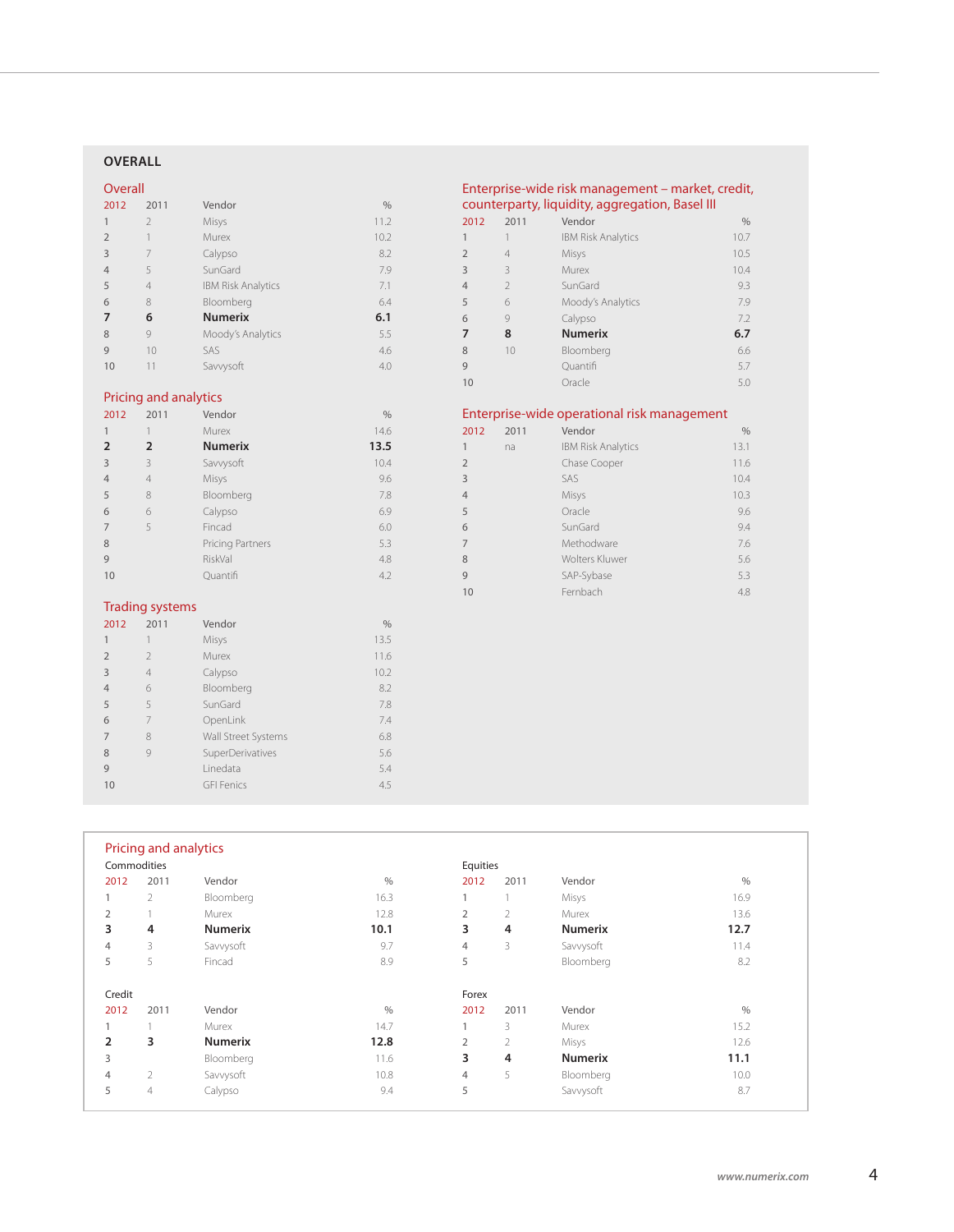

| Pricing and analytics, cont'd |  |  |  |  |  |
|-------------------------------|--|--|--|--|--|
|-------------------------------|--|--|--|--|--|

| Inflation |                |                |      |                | Structured products |                |      |
|-----------|----------------|----------------|------|----------------|---------------------|----------------|------|
| 2012      | 2011           | Vendor         | $\%$ | 2012           | 2011                | Vendor         | $\%$ |
|           | $\overline{2}$ | Savvysoft      | 14.6 | 1              | 1                   | <b>Numerix</b> | 17.2 |
|           |                | Misys          | 13.1 | $\overline{2}$ | 3                   | Murex          | 15.6 |
|           | 3              | Murex          | 10.0 | 3              | $\overline{2}$      | Savvysoft      | 13.1 |
|           | 4              | <b>Numerix</b> | 9.2  | $\overline{4}$ |                     | Bloomberg      | 10.1 |
|           | 5              | Fincad         | 8.4  | 5              | 5                   | Calypso        | 9.2  |
| Rates     |                |                |      | Cross-asset    |                     |                |      |
| 2012      | 2011           | Vendor         | $\%$ | 2012           | 2011                | Vendor         | $\%$ |
|           |                | Savvysoft      | 13.2 | 1              | 1                   | <b>Numerix</b> | 16.8 |
|           | 4              | <b>Numerix</b> | 13.1 | $\overline{2}$ | $\overline{2}$      | Murex          | 16.3 |
|           | 3              | Murex          | 12.2 | 3              | $\overline{4}$      | Calypso        | 11.5 |
|           | $\overline{2}$ | Misys          | 11.9 | $\overline{4}$ | 3                   | Savvysoft      | 9.9  |
|           | 5              | Fincad         | 9.8  | 5              |                     | Misys          | 9.7  |

|                | <b>Trading systems</b> |                   |               |                |                     |           |               |
|----------------|------------------------|-------------------|---------------|----------------|---------------------|-----------|---------------|
|                | Commodities            |                   |               | Inflation      |                     |           |               |
| 2012           | 2011                   | Vendor            | $\frac{0}{0}$ | 2012           | 2011                | Vendor    | $\%$          |
| $\mathbf{1}$   | 3                      | OpenLink          | 14.0          | $\mathbf{1}$   | $\uparrow$          | Misys     | 16.3          |
| $\overline{2}$ | $\mathbf{1}$           | Murex             | 12.4          | $\overline{2}$ | 3                   | Murex     | 15.7          |
| 3              | $\overline{2}$         | Misys             | 11.3          | 3              | $\sqrt{4}$          | Calypso   | 12.7          |
| 4              |                        | Bloomberg         | 10.6          | $\overline{4}$ |                     | Bloomberg | 9.5           |
| 5              | 5                      | Calypso           | 9.4           | 5              | 5                   | SunGard   | 8.7           |
| Credit         |                        |                   |               | Rates          |                     |           |               |
| 2012           | 2011                   | Vendor            | $\%$          | 2012           | 2011                | Vendor    | $\frac{0}{0}$ |
| $\mathbf{1}$   | $\mathbf{1}$           | Calypso           | 15.9          | $\mathbf{1}$   | $\mathbf{1}$        | Misys     | 15.1          |
| $\overline{2}$ | $\overline{2}$         | Murex             | 13.7          | $\overline{2}$ | 3                   | Murex     | 14.0          |
| 3              | 3                      | Misys             | 11.9          | 3              | $\overline{4}$      | Calypso   | 12.3          |
| 4              |                        | Bloomberg         | 10.4          | $\overline{4}$ |                     | Bloomberg | 9.4           |
| 5              | 5                      | SunGard           | 9.1           | 5              | 5                   | SunGard   | 8.6           |
| Equities       |                        |                   |               |                | Structured products |           |               |
| 2012           | 2011                   | Vendor            | $\%$          | 2012           | 2011                | Vendor    | $\%$          |
| $\mathbf{1}$   | $\left  \right $       | Misys             | 14.7          | $\mathbf{1}$   | $\mathbf{1}$        | Calypso   | 16.5          |
| $\overline{2}$ | $\overline{2}$         | Murex             | 13.0          | $\overline{2}$ | $\overline{2}$      | Misys     | 14.5          |
| 3              | 5                      | Calypso           | 11.9          | 3              | $\overline{4}$      | Murex     | 10.7          |
| $\overline{4}$ |                        | Bloomberg         | 9.7           | $\overline{4}$ | 5                   | Bloomberg | 10.0          |
| 5              | $\sqrt{4}$             | SunGard           | 9.3           | 5              |                     | SunGard   | 9.3           |
| Forex          |                        |                   |               | Cross-asset    |                     |           |               |
| 2012           | 2011                   | Vendor            | $\%$          | 2012           | 2011                | Vendor    | $\%$          |
| 1              | $\mathbb{1}$           | Misys             | 14.7          | $\mathbf{1}$   | $\mathbf{1}$        | Murex     | 16.4          |
| $\overline{2}$ | $\overline{4}$         | Murex             | 13.1          | $\overline{2}$ | $\overline{2}$      | Calypso   | 14.2          |
| 3              | 3                      | Bloomberg         | 10.8          | 3              | 3                   | Misys     | 12.0          |
| 4              |                        | Calypso           | 9.1           | $\overline{4}$ | 5                   | Bloomberg | 9.5           |
| 5              |                        | <b>GFI Fenics</b> | 9.0           | 5              |                     | SunGard   | 9.3           |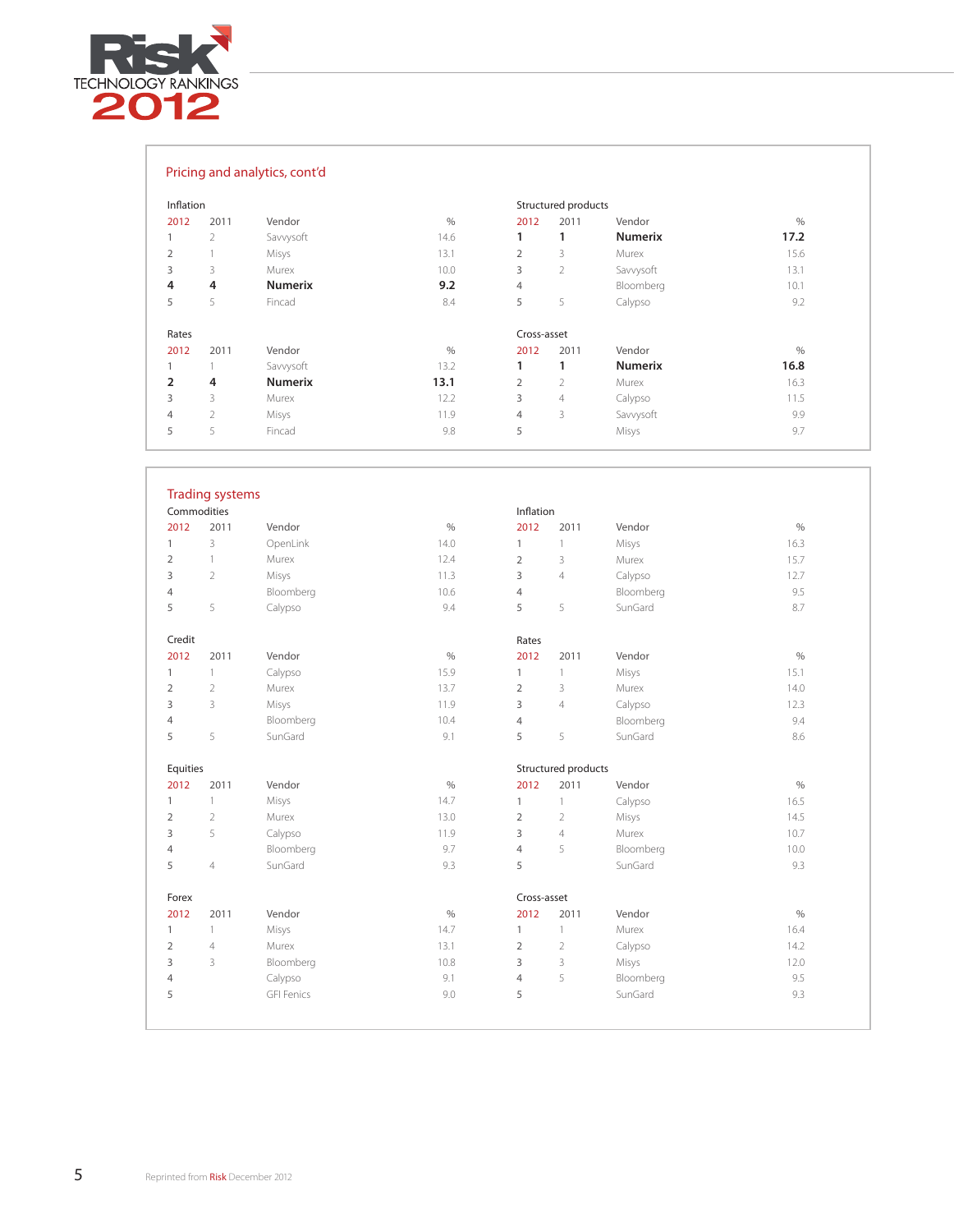

|      |                | Enterprise-wide risk management                                |               |                |                           |                           |               |
|------|----------------|----------------------------------------------------------------|---------------|----------------|---------------------------|---------------------------|---------------|
|      |                | Enterprise-wide market risk management                         |               |                | Liquidity risk management |                           |               |
| 2012 | 2011           | Vendor                                                         | $\frac{0}{0}$ | 2012           | 2011                      | Vendor                    | $\frac{0}{0}$ |
|      | 1              | <b>IBM Risk Analytics</b>                                      | 15.2          |                |                           | Murex                     | 16.2          |
| 2    | 2              | Murex                                                          | 13.6          | 2              |                           | Calypso                   | 14.2          |
| 3    | $\overline{4}$ | Misys                                                          | 11.7          | 3              | 3                         | Misys                     | 12.7          |
| 4    | 3              | SunGard                                                        | 10.5          | 4              | 2                         | SunGard                   | 9.5           |
| 5    |                | Calypso                                                        | 9.7           | 5              | $\overline{4}$            | <b>IBM Risk Analytics</b> | 8.7           |
|      |                | Enterprise-wide credit risk management                         |               |                | Basel III compliance      |                           |               |
| 2012 | 2011           | Vendor                                                         | $\%$          | 2012           | 2011                      | Vendor                    | $\frac{0}{0}$ |
|      | 3              | Murex                                                          | 15.2          |                | 2                         | <b>IBM Risk Analytics</b> | 15.9          |
| 2    | 4              | Misys                                                          | 13.1          | 2              | $\overline{4}$            | Misys                     | 14.9          |
| 3    |                | SunGard                                                        | 12.8          | 3              | 3                         | SunGard                   | 12.7          |
| 4    | 2              | <b>IBM Risk Analytics</b>                                      | 10.0          | 4              |                           | Moody's Analytics         | 12.1          |
| 5    | 5              | Moody's Analytics                                              | 9.1           | 5              | 5                         | SAS                       | 8.4           |
|      |                | Credit valuation adjustment/debit valuation adjustment/funding |               |                | Risk dashboards           |                           |               |
|      |                | valuation adjustment calculation                               |               | 2012           | 2011                      | Vendor                    | $\%$          |
| 2012 | 2011           | Vendor                                                         | $\frac{0}{0}$ |                |                           | <b>IBM Risk Analytics</b> | 16.9          |
| 1    | 1              | <b>Numerix</b>                                                 | 15.9          | $\overline{2}$ | 3                         | Murex                     | 13.7          |
| 2    | $\overline{4}$ | Murex                                                          | 15.8          | 3              | $\overline{2}$            | Misys                     | 12.8          |
| 3    | 5              | Misys                                                          | 10.3          | 4              | $4=$                      | SunGard                   | 9.4           |
| 4    | $\overline{2}$ | <b>IBM Risk Analytics</b>                                      | 9.6           | 5              |                           | Quantifi                  | 8.1           |
| 5    |                | Calypso                                                        | 8.3           |                |                           |                           |               |
|      |                |                                                                |               |                |                           |                           |               |

| Risk control and self assessment, key risk indicators and |                          |                           |      |      | Capital calculation |                           |      |
|-----------------------------------------------------------|--------------------------|---------------------------|------|------|---------------------|---------------------------|------|
|                                                           | internal loss management |                           |      | 2012 | 2011                | Vendor                    | $\%$ |
| 2012                                                      | 2011                     | Vendor                    | $\%$ |      |                     | <b>IBM Risk Analytics</b> | 16.2 |
|                                                           |                          | <b>IBM Risk Analytics</b> | 15.2 |      | 4                   | Chase Cooper              | 13.6 |
|                                                           | 4                        | Chase Cooper              | 12.5 | 3    |                     | Misys                     | 10.2 |
| 3                                                         |                          | Misys                     | 11.7 | 4    |                     | SAS                       | 10.1 |
| 4                                                         |                          | SAS                       | 9.5  |      |                     | SunGard                   | 8.6  |
|                                                           |                          | Oracle                    | 9.4  |      |                     |                           |      |

| Regulatory |      |                           |      | Economic |      |                           |      |
|------------|------|---------------------------|------|----------|------|---------------------------|------|
| 2012       | 2011 | Vendor                    | $\%$ | 2012     | 2011 | Vendor                    | $\%$ |
|            |      | Moody's Analytics         | 14.7 |          | 4    | Moody's Analytics         | 14.2 |
|            | $3=$ | Misys                     | 12.9 | $2=$     |      | <b>IBM Risk Analytics</b> | 12.1 |
| 3          |      | <b>IBM Risk Analytics</b> | 11.4 | $2=$     | 3    | Misys                     | 12.1 |
| 4          | $3=$ | SunGard                   | 10.8 | 4        |      | SunGard                   | 10.2 |
|            |      | Oracle                    | 8.8  | 5        |      | Oracle                    | 10.1 |